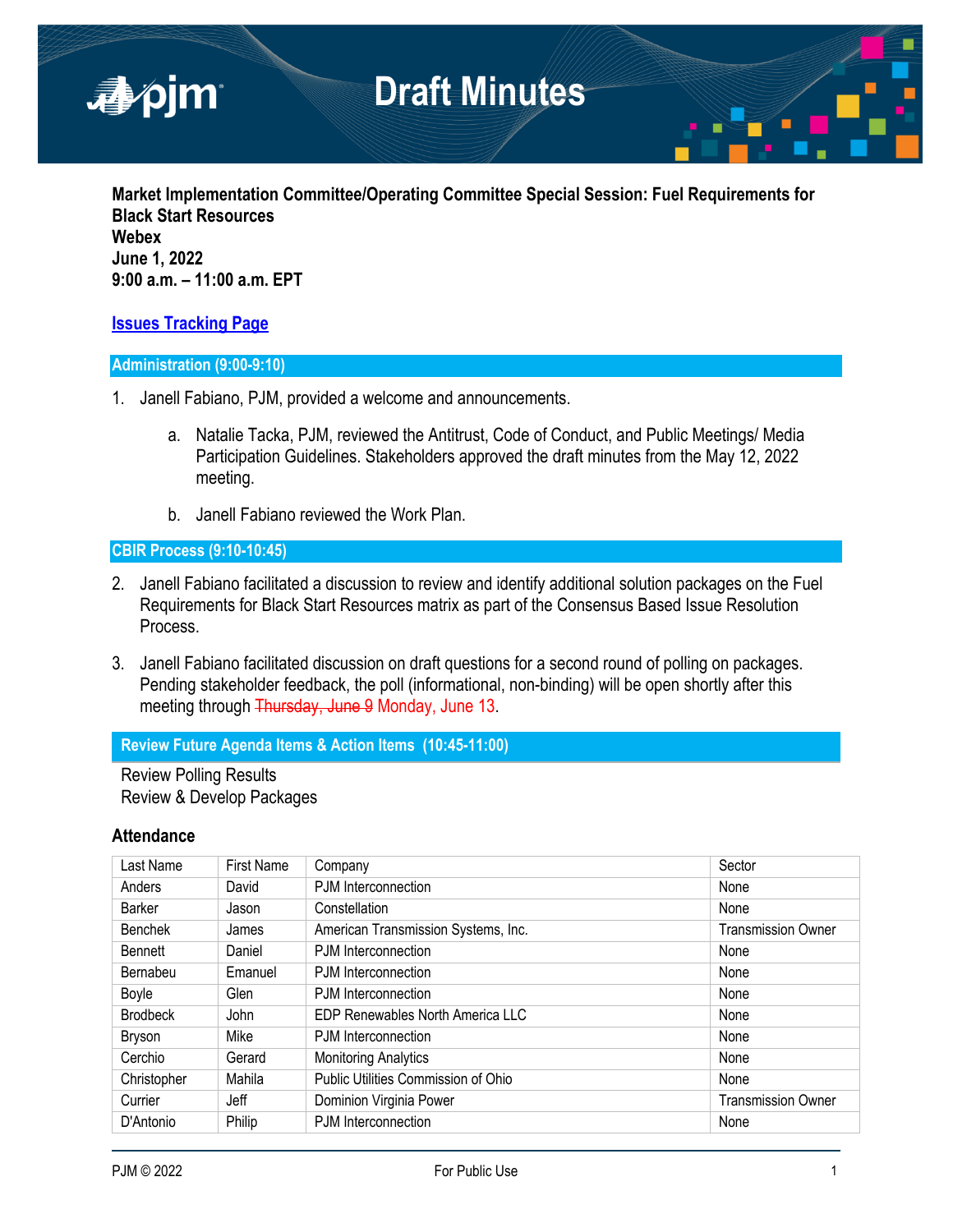

# **Draft Minutes**

| Dugan           | Chuck          | East Kentucky Power Cooperative, Inc.                | <b>Transmission Owner</b>   |
|-----------------|----------------|------------------------------------------------------|-----------------------------|
| Fabiano         | Janell         | PJM Interconnection                                  | None                        |
| Filomena        | Guy            | Customized Energy Solutions, Ltd.                    | None                        |
| Fitzpatrick     | <b>Brian</b>   | PJM Interconnection                                  | None                        |
| Foladare        | Kenneth        | Geenex Solar LLC                                     | Other Supplier              |
| Ford            | Adrien         | Old Dominion Electric Cooperative                    | <b>Electric Distributor</b> |
| Frogg           | Darrell        | PJM Interconnection                                  | None                        |
| Gates           | Terry          | American Electric Power                              | <b>Transmission Owner</b>   |
| Gilani          | Rehan          | ConEdison Energy, Inc.                               | Other Supplier              |
| Gorman          | <b>Bradley</b> | FirstEnergy Corporation                              | <b>Transmission Owner</b>   |
| Hauske          | Thomas         | PJM Interconnection                                  | None                        |
| Heinle          | Erik           | Office of the Peoples Counsel for DC                 | End-Use Customer            |
| Helm            | Gary           | PJM Interconnection                                  | None                        |
| Helms           | Joe            | Tyr Energy, LLC                                      | Other Supplier              |
| Hoatson         | Tom            | West Deptford Energy, LLC                            | <b>Transmission Owner</b>   |
| Horning         | Lynn Marie     | Customized Energy Solutions, Ltd.                    | None                        |
| Hull            | Gerit          | American Municipal Power, Inc.                       | <b>Electric Distributor</b> |
| Johnson         | Carl           | Customized Energy Solutions, Ltd.                    | None                        |
| Kelly           | Stephen        | Brookfield Renewable Trading and Marketing LP (BSMH) | Other Supplier              |
| Kimmel          | David          | PJM Interconnection                                  | None                        |
| Lee             | Ray            | PJM Interconnection                                  | None                        |
| Mabry           | David          | McNees Wallace & Nurick LLC                          | None                        |
| Mariam          | Yohannes       | Office of the Peoples Counsel for DC                 | End-Use Customer            |
| McNeil          | Justin         | Office of the Attorney General, Kentucky             | End-Use Customer            |
| Midgley         | Sharon         | Exelon Business Services Company, LLC                | <b>Generation Owner</b>     |
| Mooney          | Jeffrey        | FirstEnergy Corporation                              | <b>Transmission Owner</b>   |
| <b>Okenfuss</b> | James          | Savion, LLC                                          | None                        |
| Ondayko         | <b>Brock</b>   | AEP Energy Partners, Inc. (AEP Gen Resources)        | None                        |
| Pilong          | Christopher    | PJM Interconnection                                  | None                        |
| Pincus          | Steven         | PJM Interconnection                                  | None                        |
| Procuniar       | Jason          | Buckeye Power, Inc.                                  | <b>Electric Distributor</b> |
| Rutledge        | Craig          | Appalachian Power Company (APCO Dedicated)           | None                        |
| Sasser          | Jonathan       | Customized Energy Solutions, Ltd.                    | None                        |
| Schroeder       | Connie         | Dominion Virginia Power                              | <b>Transmission Owner</b>   |
| Schweizer       | David          | PJM Interconnection                                  | None                        |
| Sloan           | Ben            | <b>OPSI</b>                                          | None                        |
| Sotkiewicz      | Paul           | <b>E-Cubed Policy Associates</b>                     | None                        |
| Stefanowicz     | Vincent        | PJM Interconnection                                  | None                        |
| Sturgeon        | John           | Duke Energy Business Services LLC                    | <b>Transmission Owner</b>   |
| Sweeney         | Rory           | GT Power Group, LLC                                  | None                        |
| Tacka           | Natalie        | PJM Interconnection                                  | None                        |
| Whitehead       | Jeffrey        | <b>GT Power Group</b>                                | None                        |

*As of June 2, 2022*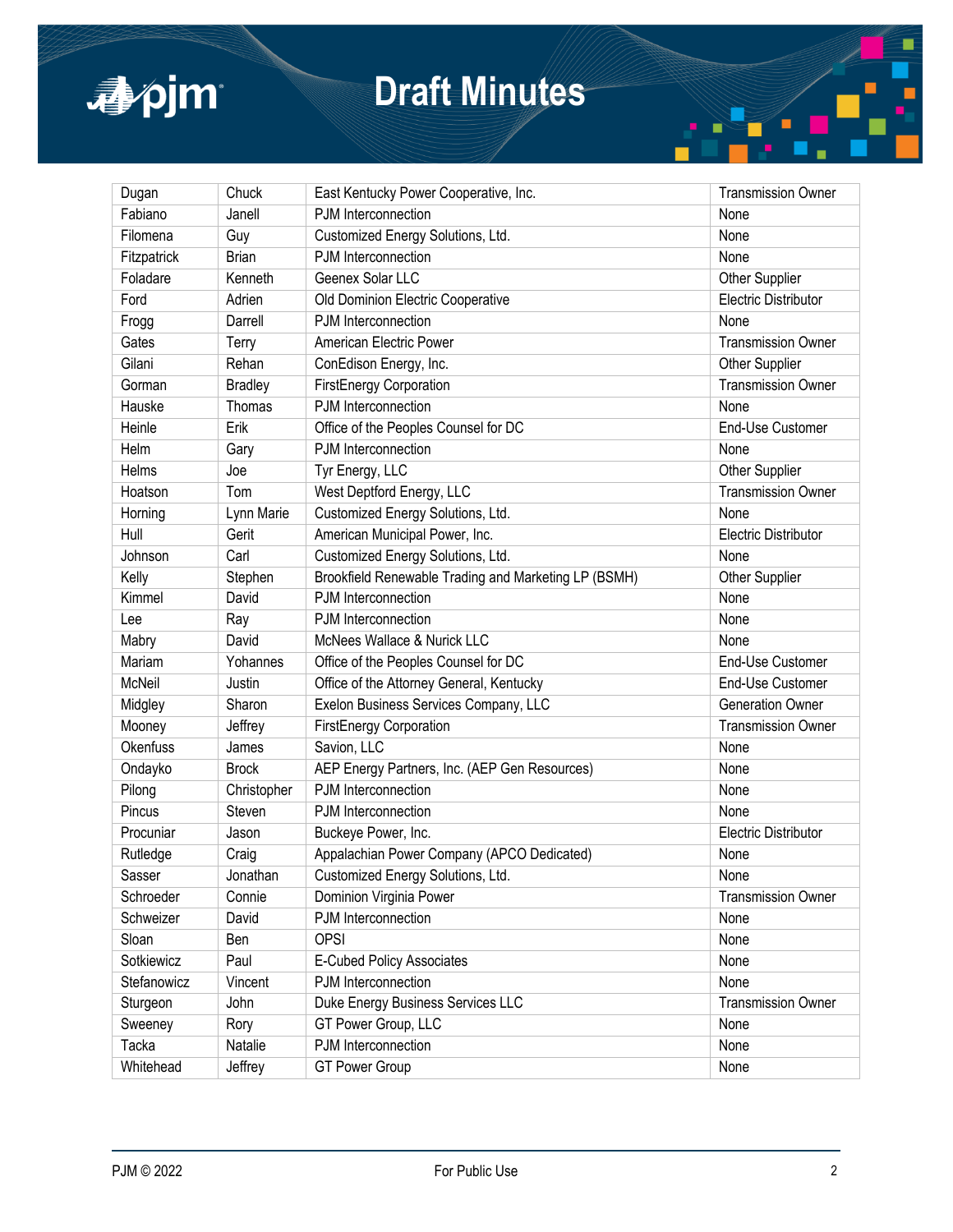



| <b>Future Meeting Dates and Materials</b> |                                     |                      | <b>Materials Due</b><br>8<br>to Secretary | Materials Published |
|-------------------------------------------|-------------------------------------|----------------------|-------------------------------------------|---------------------|
| <b>Date</b>                               | Time                                | Location             |                                           |                     |
| June 24, 2022                             | $9:00$ am $-12:00$ pm               | Teleconference/WebEx | June 16, 2022                             | June 21, 2022       |
| July 14, 2022                             | $2:00 \text{ pm} - 5:00 \text{ pm}$ | Teleconference/WebEx | July 6, 2022                              | July 11, 2022       |
| August 2, 2022                            | $9:00$ am $-12:00$ pm               | Teleconference/WebEx | July 25, 2022                             | July 28, 2022       |
| August 25, 2022                           | 1:00 pm $-$ 4:00 pm                 | Teleconference/WebEx | August 17, 2022                           | August 22, 2022     |
| September 16, 2022                        | 10:00 am $-$ 12:00 pm               | Teleconference/WebEx | September 8, 2022                         | September 13, 2022  |

Author: Natalie Tacka

■pim

### **Antitrust:**

You may not discuss any topics that violate, or that might appear to violate, the antitrust laws including but not limited to agreements between or among competitors regarding prices, bid and offer practices, availability of service, product design, terms of sale, division of markets, allocation of customers or any other activity that might unreasonably restrain competition. If any of these items are discussed the chair will re-direct the conversation. If the conversation still persists, parties will be asked to leave the meeting or the meeting will be adjourned.

#### **Code of Conduct:**

As a mandatory condition of attendance at today's meeting, attendees agree to adhere to the PJM Code of Conduct as detailed in PJM Manual M-34 section 4.5, including, but not limited to, participants' responsibilities and rules regarding the dissemination of meeting discussion and materials.

### **Public Meetings/Media Participation:**

Unless otherwise noted, PJM stakeholder meetings are open to the public and to members of the media. Members of the media are asked to announce their attendance at all PJM stakeholder meetings at the beginning of the meeting or at the point they join a meeting already in progress. Members of the Media are reminded that speakers at PJM meetings cannot be quoted without explicit permission from the speaker. PJM Members are reminded that "detailed transcriptional meeting notes" and white board notes from "brainstorming sessions" shall not be disseminated. Stakeholders are also not allowed to create audio, video or online recordings of PJM meetings. PJM may create audio, video or online recordings of stakeholder meetings for internal and training purposes, and your participation at such meetings indicates your consent to the same.

### **Participant Identification in Webex:**

When logging into the Webex desktop client, please enter your real first and last name as well as a valid email address. Be sure to select the "call me" option. PJM support staff continuously monitors Webex connections during stakeholder meetings. Anonymous users or those using false usernames or emails will be dropped from the teleconference.

| On the Phone, Dial<br>$*6$<br>to Mute/Unmute | Linking Teleconference Connection to Webex<br>When logging in to the meeting, access Webex first and select the<br>"call me" feature to receive a direct call to your phone. Using this<br>feature will connect your name to your Webex presence. |
|----------------------------------------------|---------------------------------------------------------------------------------------------------------------------------------------------------------------------------------------------------------------------------------------------------|
|                                              |                                                                                                                                                                                                                                                   |
|                                              | Loin meeting in the Webey dealthan eliant                                                                                                                                                                                                         |

| <b>Join</b> a  | 1. Join meeting in the Webex desktop client                                   |
|----------------|-------------------------------------------------------------------------------|
| <b>Meeting</b> | 2. Enter name (First and Last*) and corporate email                           |
|                | 3. Under "Select Audio Option" select "Call Me" option from the dropdown menu |
|                |                                                                               |

\*Note: Anonymous users or those using false usernames or emails will be dropped from the teleconference.